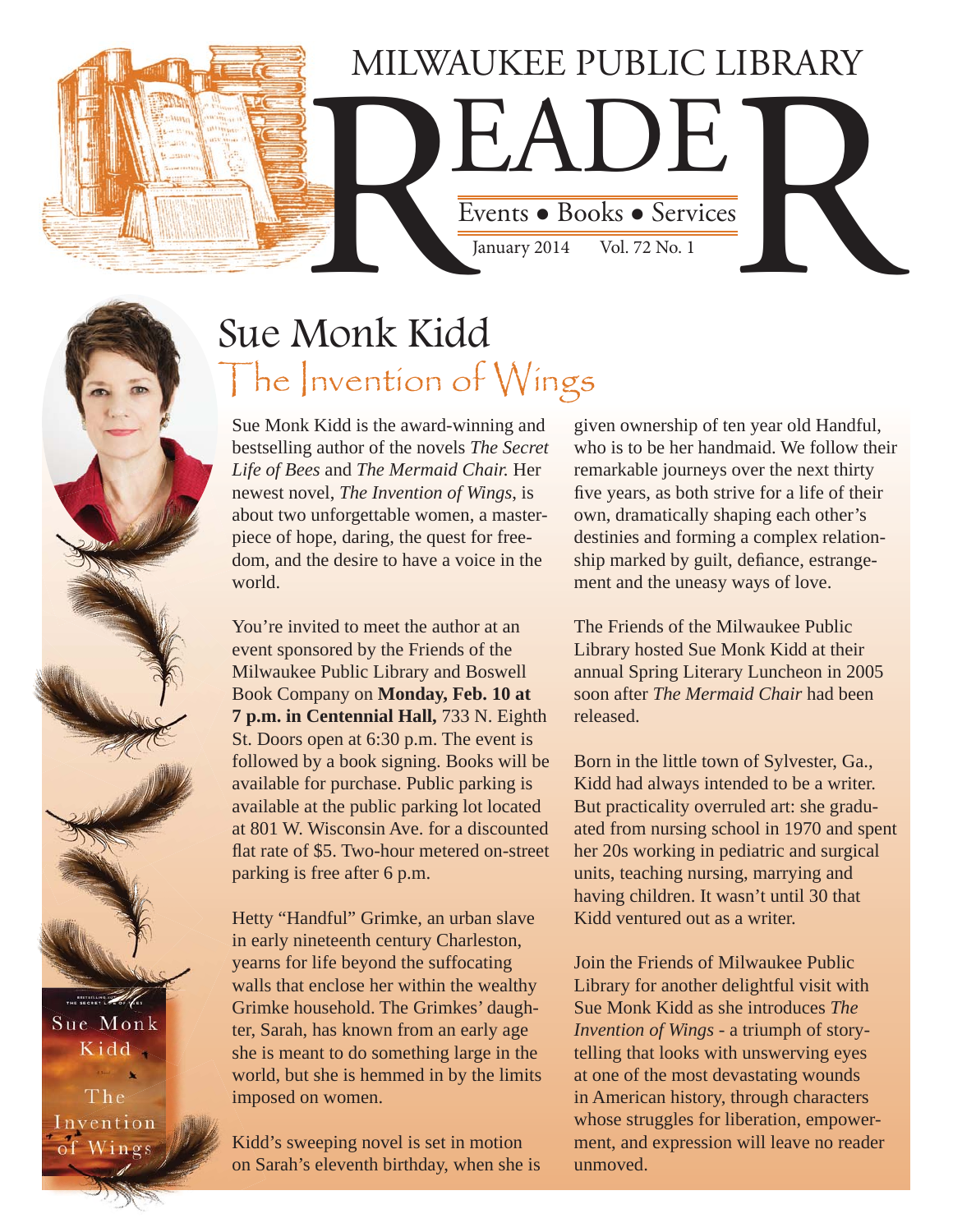### FROM THE





#### Happy New Year!

In 2014 we look forward to an exciting year for MPL as we implement a new Strategic Plan and begin redevelopment of four branch libraries. *MPL 2020 –* 

*Our Plan for the Future*, is the result of a year of learning, listening, sharing, thinking, and finally, envisioning our future as a library. This is a broad plan that creates a framework for developing future library projects and services.

As a result of this plan, we've developed a new vision for MPL in 2020 and a mission for guiding us there:

## *Vision*

**MPL is an anchor institution that helps build healthy families and vibrant neighborhoods the foundation of a strong Milwaukee.** 

## *Mission*

**Inspiration starts here - we help people read, learn and connect.** 

We are deeply grateful to Mayor Tom Barrett, Board Chair Alderman Ashanti Hamilton and the Library Board of Trustees as well as our dedicated staff for their support, ideas and feedback. We look forward to integrating the plan into our services and projects.

In 2014, we have a lot to look forward to while keeping you informed each step of the way. We will begin redevelopment of two neighborhood libraries - Mill Road and Forest Home. We'll also roll-out a new and improved website. This spring, we'll introduce one of the first Express "Vending" libraries in the country and in late fall we'll open a new library on Milwaukee's East side.

Be a part of this exciting year by visiting us often at www.mpl.org, signing up for our weekly e-newsletter and following us on Facebook and Twitter.

## New Executive Director Appointed

The Milwaukee Public Library Foundation is pleased to announce the appointment of Ryan Daniels to the position



*photo by Scott Paulus*

of Executive Director of the Library Foundation.

Daniels comes to the Foundation with an impressive history in fund development, community engagement, and business. His experience includes seven years at Marshall & Ilsley as a Performance Consultant, Officer and later as Assistant Vice President, Assistant Secretary and Manager

of Shareholder Services; MGIC Investment Corporation as Director of Corporate Relations; and United Way of Greater Milwaukee where as Vice President of the 2005- 2008 campaigns he helped raise more than \$43 million annually.

For the past 5 years he has served as Director of Development for the Milwaukee Institute of Art and Design.

"The Milwaukee Public Library System is an exceptional institution providing access to innovative resources and critical knowledge that help to build healthy families and vibrant neighborhoods," said Daniels. "I'm honored to be a part of the team and look forward to inspiring the Milwaukee community to further our mission: to help our neighbors to read, learn, and connect."



The Milwaukee Public Library is every person's gateway to an expanding world of information. Library staff is dedicated to providing the best in library service, guiding Milwaukeeans in their pursuit of knowledge, enjoyment and lifelong learning, and ultimately enriching individual lives and the community as a whole.

Library Director ............................................................ Paula A. Kiely

Board of Trustees .......................................................... Ald. Ashanti Hamilton, president John Gurda, vice president; Supv. Theodore Lipscomb, financial secretary; Michele Bria; Denise Callaway; Ald. Milele Coggs; Sharon Cook; Ald. Nik Kovac;

 Chris Layden; Sam McGovern-Rowen; Joan Prince; Dir. Mark Sain MPL Foundation Board of Directors President ............ Arthur Harrington Friends of the Milwaukee Public Library President .... Marsha Huff

The Reader is published ten times per year by the Milwaukee Public Library to celebrate reading and share news about books, library services and events. The Reader is mailed to members of the Friends of the Milwaukee Public Library, distributed free at library locations and available at www.mpl.org. Call (414) 286-3572 or send

an e-mail with questions or comments to mailbox@mpl.org

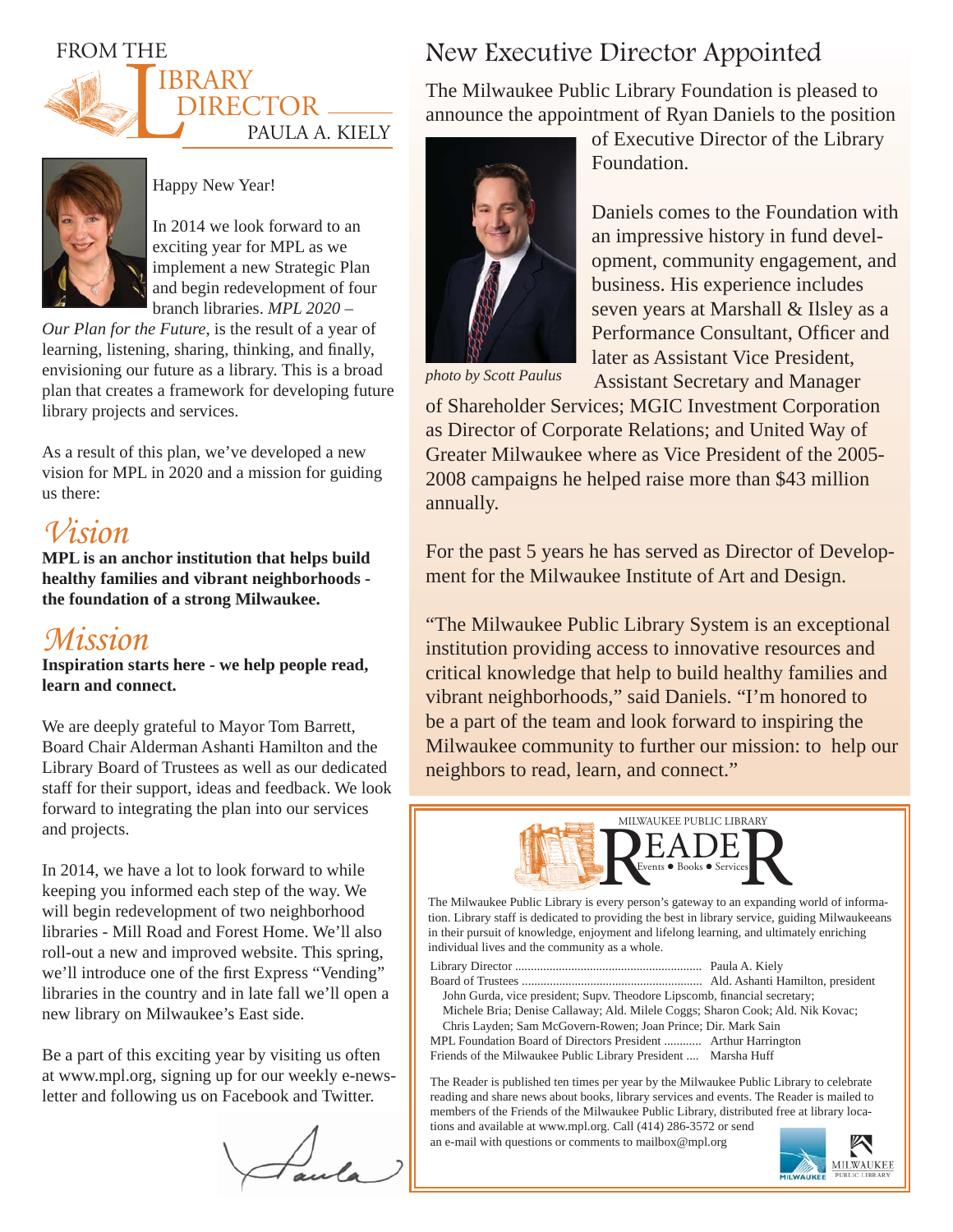ROM THE FRIENDS

# OF THE LIBRARY



# An Invitation to HARTON'S NEW YORK CITY May 15-18, 2014

Friends of the Milwaukee Public Library invites members to participate in a tour of "Edith Wharton's New York City," May 15-18, 2014, with an optional excursion to Wharton's restored estate, The Mount, in western Massachusetts, May 18-19.

Library Director Paula Kiely will accompany the tour, which is provided by East Town Travel and led by Karen Bergenthal, a specialist in cultural and architectural trips.

Edith Wharton grew up in New York City, and her most celebrated novels are set there. They include *The Age of Innocence*, *The House of Mirth*, and *The Custom of the Country*. The social status of her fictional characters is defined by the city's geography. The group will tour the neighborhood of Wharton's youth and the exclusive Fifth Avenue enclave in which her characters live, as well as landmark institutions from the Gilded Age.

The tour also provides the unusual opportunity to visit The Mount, Edith Wharton's magnificent turnof-the-century estate in Lenox, Massachusetts. Before Wharton became an acclaimed novelist, she wrote a groundbreaking book on interior design, *The Decoration of Houses*, and applied its precepts as she created The Mount. Her home and extensive gardens have been restored to their original glory.

The itinerary for "Edith Wharton's New York City" and the optional extension to The Mount is on the Library's website, along with the reservation form and price information. Visit mpl.org. Reservations and a deposit of \$500 are due by March 1.

The tour is limited to 20 participants, who must be members of Friends of the Milwaukee Public Library. To join Friends, call (414) 286-8720 or visit mpl.org and click on "Support the Library."

# JOIN THE DISCUSSION The Custom of the Country Edith Wharton considered *The Custom of the Country* (1913) one of her best novels, but,

curiously, it is not well known. Friends of the Milwaukee Public Library invites you to read the novel and join us in a book discussion on **Saturday, February 15, at 1 p.m.** in the Richard E. and Lucile Krug Rare Books Room in the Central Library, 814 W. Wisconsin Avenue. The event is free and open to the public.



Wharton's entertaining novel features her most unusual heroine, Undine Spragg, a Midwestern beauty transplanted to New York City at a time when the old order is colliding with a newly wealthy social class. Undine navigates the marriage customs of Manhattan and Paris on her own, distinctive terms. Our facilitator will be Judy Steininger, Professor Emerita at the Milwaukee School of Engineering and popular book discussion leader.

The Milwaukee Public Library has several copies of the novel, as well as a CD recording available for check out.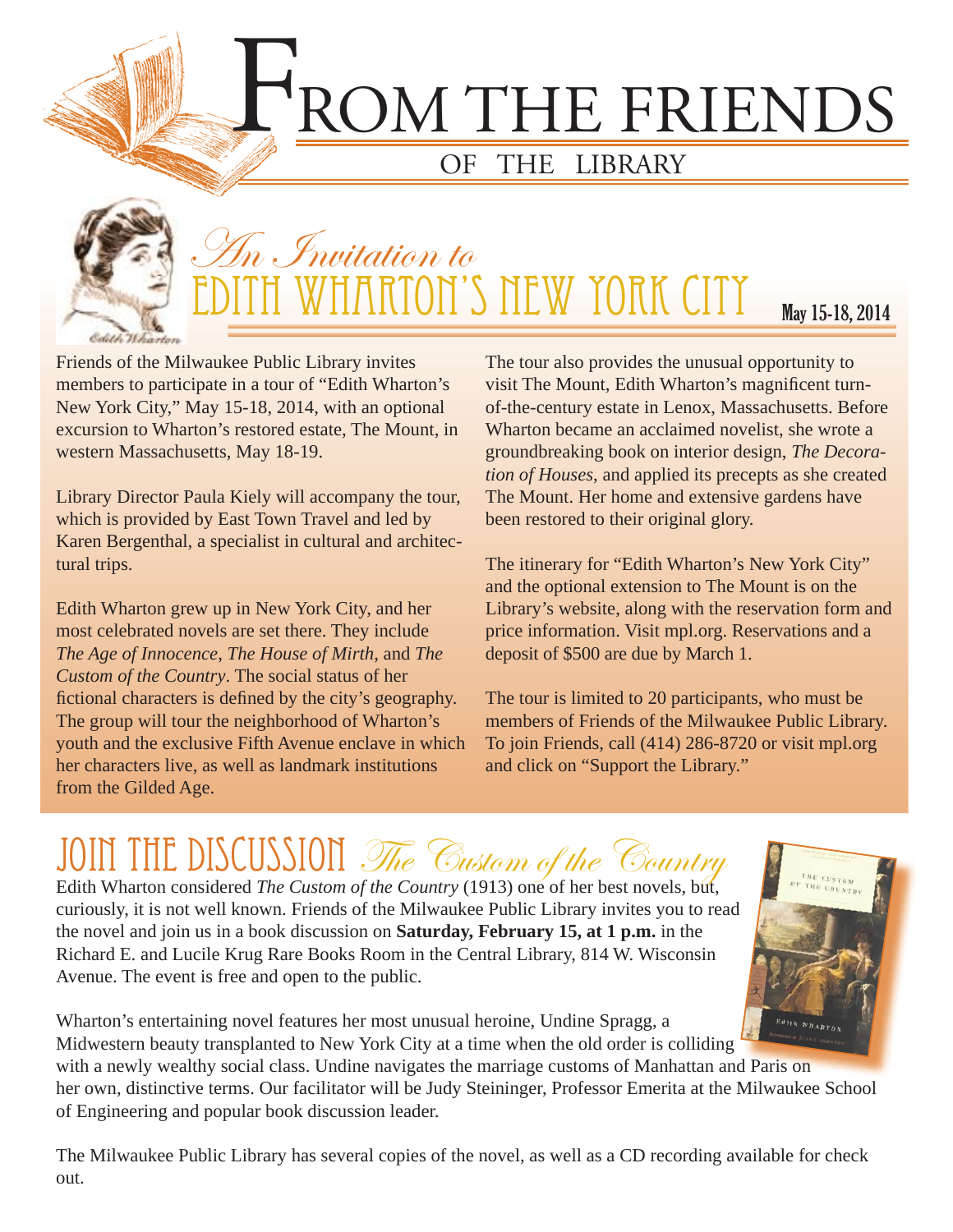## Mark and Debbie Attanasio receive the Milwaukee Public Library Foundation's 25th Anniversary Benjamin Franklin Award

On October 24th, the Milwaukee Public Library Foundation welcomed 400 guests to the Central Library for the 2013 Benjamin Franklin Award Celebration honoring Mark and Debbie Attanasio, Milwaukee Brewers Baseball Club.

Individuals and organizations are honored each year by the Foundation Board of Directors for their significant contributions to libraries, literacy and lifelong learning. Proceeds from this event strengthen the resources of the Milwaukee Public Library Foundation, enabling it to support and enhance the library collections, technology, programming and facilities.

Guests enjoyed a reception and award presentation with the Attanasios, who shared personal reflections on their love of libraries. An auction benefitted the library's Super Reader Summer Reading Program followed by an invitation for guests to experience a culinary tour throughout historic Central Library.

Special thanks to Masterpiece sponsors (listed at right) and many other



Photos (l-r above): Debbie and Mark Attanasio; Judy and Bob Uecker, Sheldon and Marianne Lubar, Mark and Debbie Attanasio, Library Director Paula



Kiely, Mayor Tom Barrett; (l-r below): Foundation Board Director Dave Stoeffel, Northwestern Mutual guests Ann Marie and Mike Bula, Board of Trustees member John Gurda; Kiely, Foundation Board members Thelma Sias and Cecelia Gore; Art Harrington, President of the Library Foundation Board of Directors.

 *(photos by Scott Paulus)*



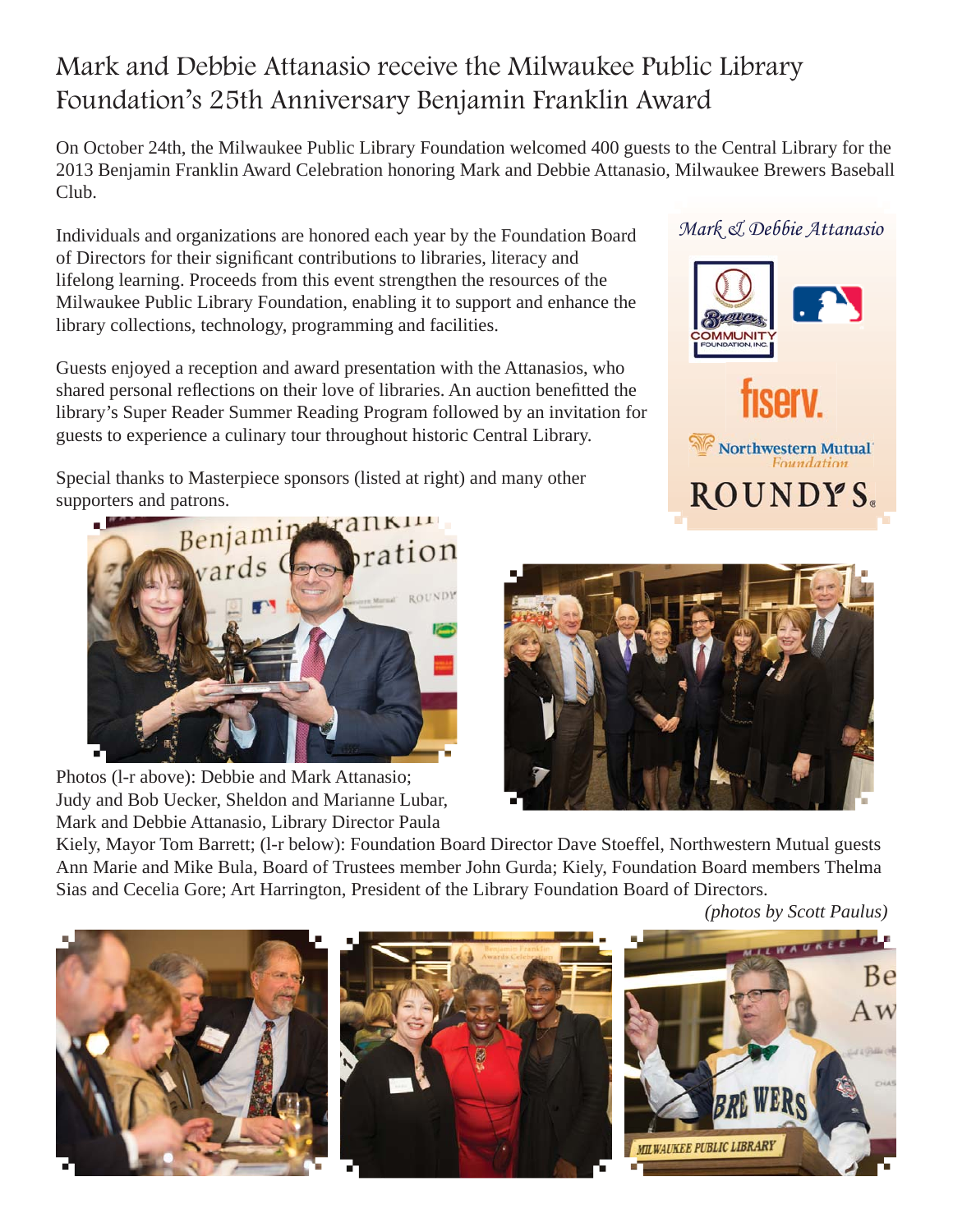## Friends of the Milwaukee Public Library Funds Children's Books Grant will Support Common Core Standards

The Wisconsin Department of Public Instruction adopted the Common Core State Standards which require that students read both non-fiction and narrative text equally. The standards will help shift students from reading the 70% narrative (story-based) text they currently read to a better balance with texts that are more fact-based.

As a public institution working with schools and other educational institutions in the City of Milwaukee and its surrounding cities, the Milwaukee Public Library will collaborate with educators and provide the necessary materials to support the schools. For the library,

this means providing newer and different informational texts to support the standards.

Friends of Milwaukee Public Library funded a grant which will allow the library to provide more up-todate and interesting non-fiction books. Children's examples include *Butterflies* and *Frogs* by Nic Bishop - colorful books that help support literacy in the subject of science. Teen examples include *Male and Female Roles* edited by Karen Miller, which is part of the *Opposing Viewpoints* series; and *Steve Jobs: The* 

> *Man Who Thought Different* by Karen Blumenthal, which supports literacy in both social studies and computer science.

Proceeds from Friends book sales, the Bookseller Used Book Store, and Friends book carts make grants like this possible. Thank you for your support of the Friends and the Milwaukee Public

Library.

# **SUPPORT Your Library**

The Friends of the Milwaukee Public Library advocate for libraries, literacy, and lifelong learning through annual memberships. To join the Friends or renew your membership, please visit www.mpl.org and click on "Support the Library" or call (414) 286-8720.

Tours of historic Central Library are free and open to the public Saturdays at 1:30 p.m. To schedule a special tour or to learn about the docent program, please call (414) 286-TOUR.

# **Book Sales**

#### **Spring Sale**

**STEVE JOBS DIFFERENT** 

ra<br><sup>ial</sup>e

Saturday, March 15, 9 a.m.-4 p.m. Central Library, 814 W. Wisconsin Ave.

All proceeds from this sale benefit the Milwaukee Public Library. Friends members may enter sales 30 minutes before the public with current membership card. Please use the Eighth Street entrance and present your card. **USED**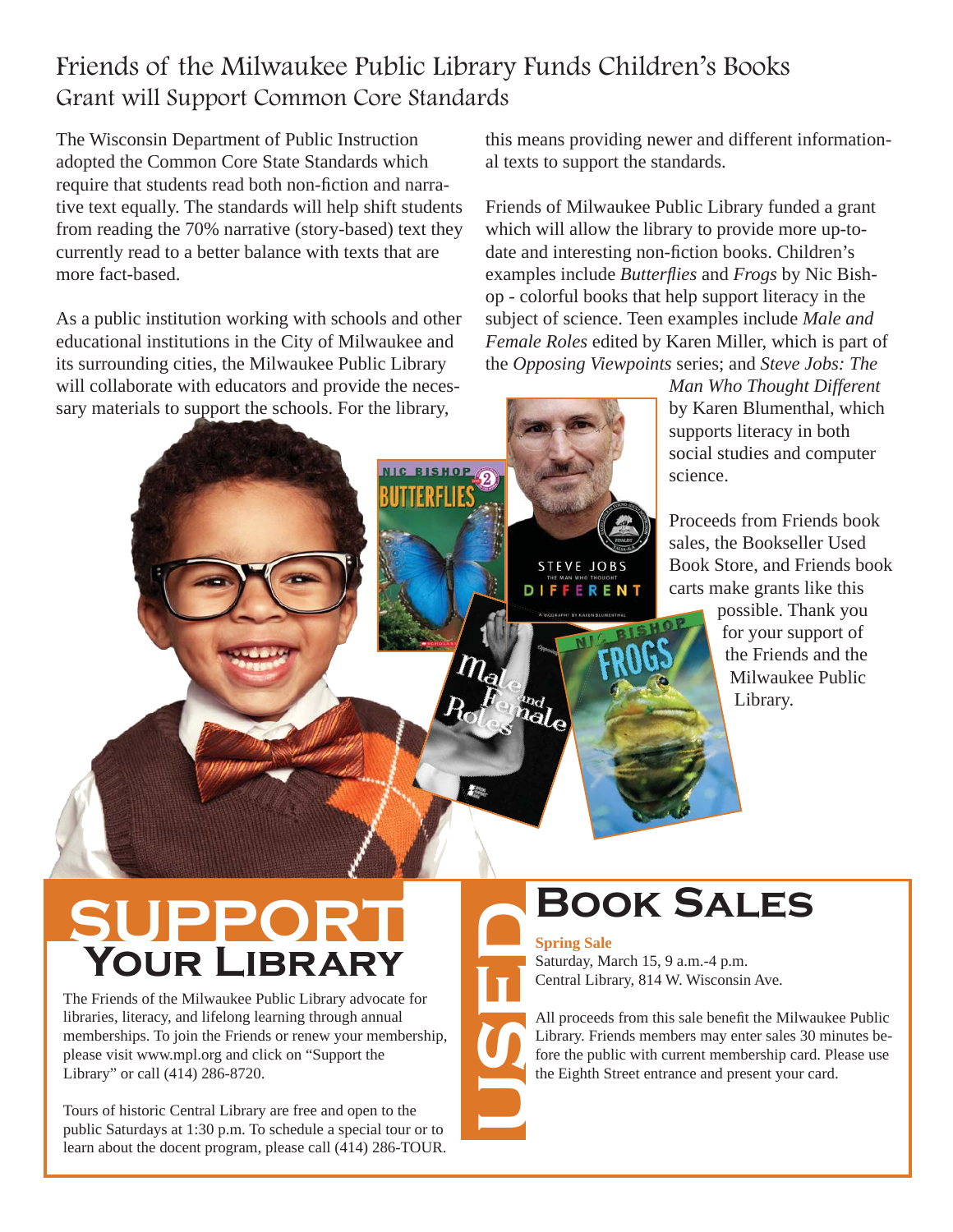

## New Year—New Book Club Kits!

Milwaukee Public Library makes book clubs easy! We have book club kits available for checkout; each kit includes 10 copies of the title, along with a discussion guide. The easiest way to find these is to type "Adult Book Club Kit" into the catalog search box. If you're looking for a teen or children's title, just change the search from 'adult' to 'teen' or 'children'. Adult kits are located at Central, Mill Road, Tippecanoe, Washington Park, and Zablocki. Children's kits are located in the Central Library Children's Room and at Washington Park. Teen kits are located at Washington Park; you can place a hold on any kit for pick up at any location. Kits can be checked out for six weeks.

When your book club is choosing titles for the year, consider these new titles; they're sure to ignite memorable discussions:

#### **[Orange is the New Black: My Year in a Women's Prison](https://encore.mcfls.org/iii/encore/record/C__Rb3713919)**



by Piper Kerman. 92 K3945O. The world started b buzzing about this book in July 2013 when Netflix released their original series based on the book. Whether you've seen the show or not, the book W leads to great discussions as Kerman takes readers l right inside prison and shares her 13-month experience. From the first strip search to the arbitrary hierarchies and the uneasy relationship between h prisoner and jailer, it's impossible to put down. p

#### **The Light Between Oceans** by M I Stedman. Fiction.



On a remote Australian island, childless couple O Tom and Isabel run a lighthouse, until a boat carry-T [ing a baby washes ashore. Let the moral principles](https://encore.mcfls.org/iii/encore/record/C__Rb3685871)  i discussion ensue! Keep the baby? Find the parents? Is there a right answer when justice for one person means exceptional loss for another? Life p often evolves in shades of gray, rarely are things black and white and this novel explores themes of b light and also truth in a beautifully hypnotic way. l

#### **The Round House** by Louise Erdrich. Fiction.



It's summer 1988 and Geraldine Coutts is brutally attacked on a Native American reservation in North Dakota. She's hesitant to tell the police or N even her family and slips into a deep solitude. This drives her teenage son Joe to the Round House, a d sacred worship place for the Ojibwe, to find answers. From family relationships to social justice, a discussion of this novel will help readers better understand the plight of others. u

#### **A Reliable Wife** by Robert Goolrick. Fiction.



In the bitter cold of rural Wisconsin during 1909, I Ralph Truitt stands on a train platform waiting for R [the woman who answered his newspaper advertise](https://encore.mcfls.org/iii/encore/record/C__Rb3720245)ment for 'a reliable wife.' Rather than the simple and honest person Ralph expected, Catherine is driven by greed, revealing herself as complex and conniving.

#### **The Silent Wife** by A S A Harrison. Mystery.



This a psychological thriller about a marriage and T how far a woman will go to keep what she believes h is rightfully hers. Jodi and Todd have been together for 20 years, though never legally married. They f live an affluent lifestyle with a waterfront condo in Chicago. Todd is a serial womanizer; Jodi accepts C this until Natasha enters the picture. Then the deception, denial and revenge start, providing d plenty to talk about. p

#### **Dear Life: Stories** by Alice Munro. Fiction.



Set in the countryside and towns of Lake Huron, S this story collection sheds light on the instances that shape a life, be it a dream or sexual act or a simple twist of fate. The stories remind us how extraordinary ordinary life can be. From departures and beginnings, accidents and dangers, homecomings both imagined and real, a radiant portrait is i painted. The discussion guide includes questions p about the stories and the collection as a whole. a

#### **The Orphan Master's Son** by Adam Johnson. Mystery.



If your book club is looking for an award-winning I read, this novel received the 2013 Pulitzer Prize for fiction. Jun Do, an orphan, guides readers through mysterious North Korea, via dark tunnels and m eerie spy chambers. As few know much about the country, this is a rare opportunity to experience the present-day violence and tyranny that exists, with p intertwined themes of propaganda, identity and state power.

#### **The Art of Hearing Heartbeats** by Jan-Philipp Sendker. Fiction.



[Julia Win's father disappears one morning without](https://encore.mcfls.org/iii/encore/record/C__Rb3713929)  J a trace, leaving her family unsettled and confused. Years later her mother finds a piece of the puzzle - an unmailed love letter to a Burmese woman named Mi Mi. This magical and uplifting story of hardship and resilience, and the unyielding power h of love, will inspire readers intent on solving the mystery and discussing the outcome.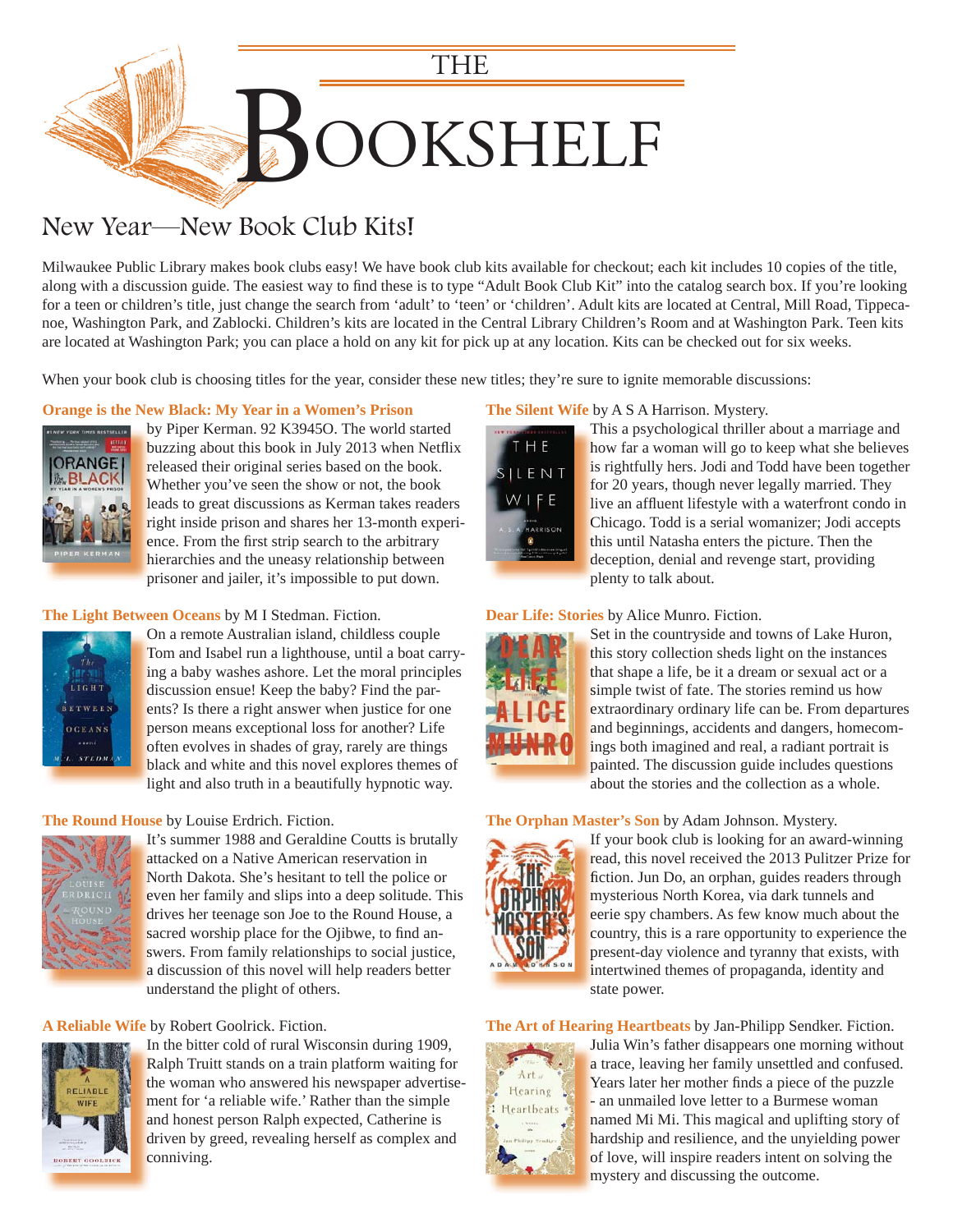# HILDREN'S ROOM

# Building Background Knowledge for Better Understanding

Imagine a child leaving the house and a parent jokingly admonishing, "Be sure to stay on the path and don't talk to strangers on the way to Grandmother's house!" Whether or not a child understands that reference depends on their familiarity with *Little Red Riding Hood*. Sometimes we don't realize the extent to which classic tales are woven into the fabric of our culture because that knowledge is part of being a literate adult. Sharing a "fractured fairy tale" – a tried-andtrue classic that has been turned on its ear – can be a great source of entertainment for all ages.

In *The Stinky Cheese Man* by Jon Scieszka & Lane Smith, Jack (of "the Beanstalk" fame) has difficulty narrating this irreverent collection when the classic stories suddenly take a twist. Adults and children will laugh out loud as they read this book together. However, prerequisite to the fun is knowing the original versions of *The Gingerbread Man*, *The Little Red Hen*, *The Princess and the Pea*, and more. Only after the child is familiar with these stories will he or she appreciate the book-related problems that befall Jack and the hilarious plot twists the other characters create as readers take a rollercoaster ride through this collection of tales.

By exposing children to things or experiences that are new and different, adults increase the store of information that children will draw upon when faced with new challenges, information, or learning opportunities. This is called background knowledge. When children have an abundance of background knowledge, they will more easily gain new concepts. Children take what they have already mastered and use that as a reference point to draw connections to new ideas, which hastens their learning. Building background

knowledge is a critical step in the learning process, and it begins with everything adults do, say, and read with a child from early on. All of this just reinforces the phrase, 'Parents are a child's first teacher.'

Children of all ages will enjoy these fun versions of well-known stories after becoming familiar with the more traditional ones.





**The Three Ninja Pigs** by **T** Corey Rosen Schwartz; C illustrated by Dan Santat. (Ages 4-8) PIC SCHWART. Three pigs take martial arts

classes to defend themselves against the big bad wolf, but only one has the dedication to master the technique. [What will happen when the wolf comes](https://encore.mcfls.org/iii/encore/record/C__Rb3617837)  huffing and puffing?



**Little Red Writing** by **L** Joan Holub; illustrated by Melissa Sweet. (Ages 4-8) PIC HOLUB.

A red pencil with dreams A of a novel, and a ferocious pencil [sharpener – Wolf 3000 – face off in this](https://encore.mcfls.org/iii/encore/record/C__Rb3697297)  comical rendition. Here's hoping "the writing isn't on the wall" for Little Red.



**Detective Little Boy Blue** by Steve Metzger; illustrated by Tedd Arnold. (Ages 5-8) PIC METZGER. When Miss Muffet goes W

[missing, Detective Little Boy Blue is](https://encore.mcfls.org/iii/encore/record/C__Rb3521645)  there to put the pieces together and solve the case. The word-play and comical nursery rhyme characters create a hilarious spin on classic nursery rhymes.



**Urgency Emergency! Big Bad Wolf** by Dash Archer. (Ages 6-8) EASY LEVEL 2 ARCHER.

Doctor Glenda and

Nurse Percy stay very busy in the Nurse Percy son's *The Sno*emergency ward, especially when there [is an Urgency Emergency! Nurse Percy](https://encore.mcfls.org/iii/encore/record/C__Rb3691011)  must conquer her fears and help Doctor Glenda save the Big Bad Wolf from choking.



**Rump: The True Story of Rumplestiltskin** by Liesl Shurtliff. (Ages 9-12) SF SHURTLI. When "Rump" is born he

[never learns his full name, a catastrophe](https://encore.mcfls.org/iii/encore/record/C__Rb3658610)  in a land where your name is your fate. After meddling with magic, he must go on a quest to break a curse and find his destiny.



**Cold Spell** by Jackson Pearce. (Ages 15 & up) FIC PEARCE.

In this modern day update of Hans Christian Ander-

son's *The Snow Queen*, Ginny needs to find her boyfriend who has disappeared with a mysterious girl named Mora. Ginny refuses to give up on Kai, and encounters a world full of dark monsters on her cross-country search.